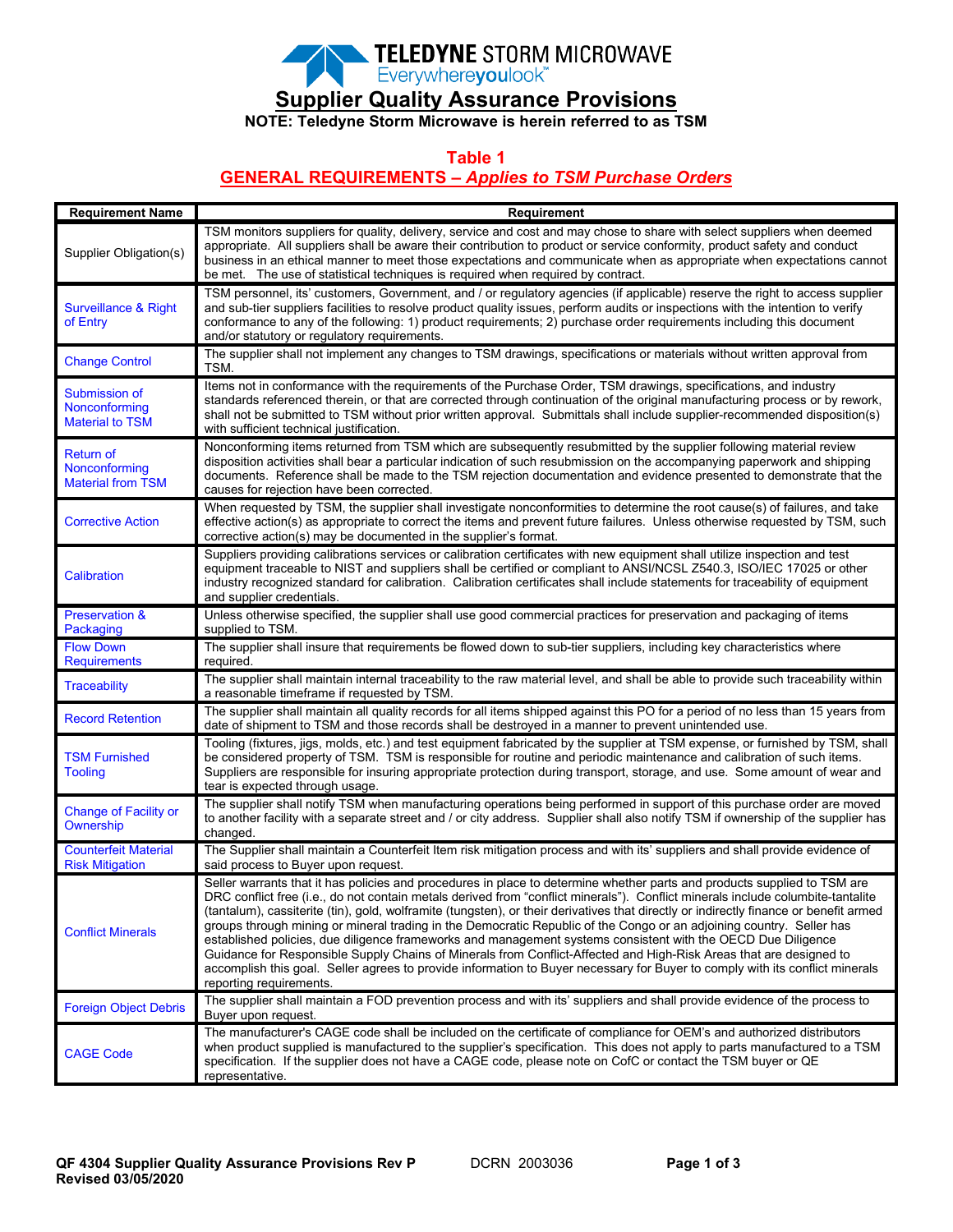

# **Supplier Quality Assurance Provisions**

**NOTE: Teledyne Storm Microwave is herein referred to as TSM**

#### **Table 2**

### **SPECIFIC REQUIREMENTS -** *SQAP Codes as Invoked by TSM Purchase Order*

| Code<br>No.    | Requirement Name                                                                                   | Requirement                                                                                                                                                                                                                                                                                                                                                                                                                                                                                                                                                                                                                                                                                                                                                                                                                                                                                                                                                                                                                                                                                                                      |
|----------------|----------------------------------------------------------------------------------------------------|----------------------------------------------------------------------------------------------------------------------------------------------------------------------------------------------------------------------------------------------------------------------------------------------------------------------------------------------------------------------------------------------------------------------------------------------------------------------------------------------------------------------------------------------------------------------------------------------------------------------------------------------------------------------------------------------------------------------------------------------------------------------------------------------------------------------------------------------------------------------------------------------------------------------------------------------------------------------------------------------------------------------------------------------------------------------------------------------------------------------------------|
| -1             | <b>Product Verification</b><br><b>System</b>                                                       | For product verification the supplier shall have implemented as a minimum, an inspection system meeting the<br>requirements of MIL-I-45208 or equivalent. When required, the supplier shall be prepared to demonstrate the<br>system through 1) submission of quality manual and supporting documentation; 2) responding to questionnaires;<br>and 3) on-site surveys and audits by TSM representatives, etc.<br>Note: Suppliers are encouraged to utilize Statistical Process Controls (SPC) and other proactive and<br>preventive control methods wherever possible.                                                                                                                                                                                                                                                                                                                                                                                                                                                                                                                                                           |
| $\overline{2}$ | <b>First Article</b><br>Inspection                                                                 | Do not use                                                                                                                                                                                                                                                                                                                                                                                                                                                                                                                                                                                                                                                                                                                                                                                                                                                                                                                                                                                                                                                                                                                       |
| 3              | Certificate of<br>Conformance                                                                      | A legible "Certificate of Conformance" (C of C) statement shall be provided with each shipment submitted to TSM.<br>The C of C shall be in the supplier's format and may either be a separate document or may be included within the<br>packing list. The C of C statement shall state that the items were produced in conformance with requirements as<br>specified in the TSM purchase order. As a minimum, the C of C shall note 1) the manufacturer or distributor's name<br>and address; 2) the TSM purchase order number; 3) the part number(s) and revision(s) when applicable; 4)<br>traceability information including serial numbers, lot codes, or date codes as appropriate; 5) shelf-life expiration<br>dates if applicable; and 6) signature of the supplier's authorized representative; 7) when purchased from a<br>distributor, a C of C from OEM must also be provided. The C of C shall contain enough additional information as<br>necessary to facilitate traceability to supporting supplier documentation, which shall be maintained on-file by the<br>supplier and available for retrieval if necessary. |
|                | <b>DPAS Rated</b><br><b>Orders</b><br>Defense and<br><b>Priorities Allocation</b><br><b>System</b> | This is a government rated order certified for national defense use, and you are required to follow all the provisions<br>of the Defense Priorities and Allocations System regulation (15 CFR part 700) as specified on TSM purchase order.<br>You are also required to:<br>Acknowledge (or reject) PO within the time as follows:<br>1.<br>DX rated within 10 working days<br>a.<br>DO rated within 15 working days<br>b.<br>Reject DX/DO orders in writing with specific reason for rejection.<br>2.<br>Failure to acknowledge PO conditions shall imply acceptance to PO as written.                                                                                                                                                                                                                                                                                                                                                                                                                                                                                                                                          |
| 5              | <b>Use of Special</b><br><b>Processors</b>                                                         | The supplier shall insure that special processes (including plating, painting, passivation, heat treating, welding,<br>NDT, etc.) as defined by NADCAP were performed in accordance with military or industry specifications as listed in<br>the fabrication drawing or purchase order. Suppliers are encouraged to utilize NADCAP approved special<br>processors.                                                                                                                                                                                                                                                                                                                                                                                                                                                                                                                                                                                                                                                                                                                                                               |
| 6              | <b>Test Data</b>                                                                                   | The supplier shall provide test data with the subject item(s). Such test data shall include individual or summary<br>parameter measurements as appropriate.                                                                                                                                                                                                                                                                                                                                                                                                                                                                                                                                                                                                                                                                                                                                                                                                                                                                                                                                                                      |
| $\overline{7}$ | <b>Government</b><br><b>Source Inspection</b>                                                      | Government inspection is required prior to shipment from supplier's facility. Upon receipt of purchase order, the<br>supplier shall notify the government representative(s) who normally service the supplier's facility, for coordination<br>and scheduling of inspection(s).                                                                                                                                                                                                                                                                                                                                                                                                                                                                                                                                                                                                                                                                                                                                                                                                                                                   |
| 8              | <b>TSM Source</b><br>Inspection                                                                    | TSM source inspection is required prior to shipment from supplier's facility. TSM shall be notified a minimum of 24<br>hours prior to intended shipment when items are ready for TSM source inspection. To schedule, contact TSM<br>Quality Department. Please provide 1) the TSM purchase order number; 2) the TSM part number(s); 3) the quantity<br>of each part number; and 4) the date(s) source inspection is being requested for.                                                                                                                                                                                                                                                                                                                                                                                                                                                                                                                                                                                                                                                                                         |
| 9              | <b>Soldering</b><br>Workmanship                                                                    | Soldering workmanship shall be in accordance with the requirements of IPC/EIA J-STD-001, Class 3.                                                                                                                                                                                                                                                                                                                                                                                                                                                                                                                                                                                                                                                                                                                                                                                                                                                                                                                                                                                                                                |
| 10             | Solderability                                                                                      | Component leads, terminations, lugs, terminals, and wires shall be capable of meeting the solderability<br>requirements of IPC/EIA J-STD-002. Printed wiring boards shall be capable of meeting the solderability<br>requirements of IPC/EIA J-STD-003.                                                                                                                                                                                                                                                                                                                                                                                                                                                                                                                                                                                                                                                                                                                                                                                                                                                                          |
| 11             | Limited-Life<br><b>Materials</b>                                                                   | Limited-life materials shall be identified by either 1) the date at which the useful life has begun [date of<br>manufacture]; and 2) the date the useful life will be expended [expiration date]. For limited life items with date of<br>manufacture as start of useful life, supplier should have available when requested an official explanation of the life<br>cycle of the product.<br>In addition, appropriate environmental conditions for storage and usage shall be clearly labeled on the item(s) as<br>applicable. Material(s) with less than 75% of the useful life remaining shall not be accepted upon receipt at TSM<br>without written approval from TSM.                                                                                                                                                                                                                                                                                                                                                                                                                                                        |
| 12             | Plating<br><b>Certifications &amp;</b><br>Data                                                     | The supplier shall furnish a certification of plating plus thickness measurements for all layers of plating supplied<br>when appropriate. If plating was applied by a Nadcap-approved special processor, the processor shall be required<br>to only supply the Certificate of Conformance.                                                                                                                                                                                                                                                                                                                                                                                                                                                                                                                                                                                                                                                                                                                                                                                                                                       |